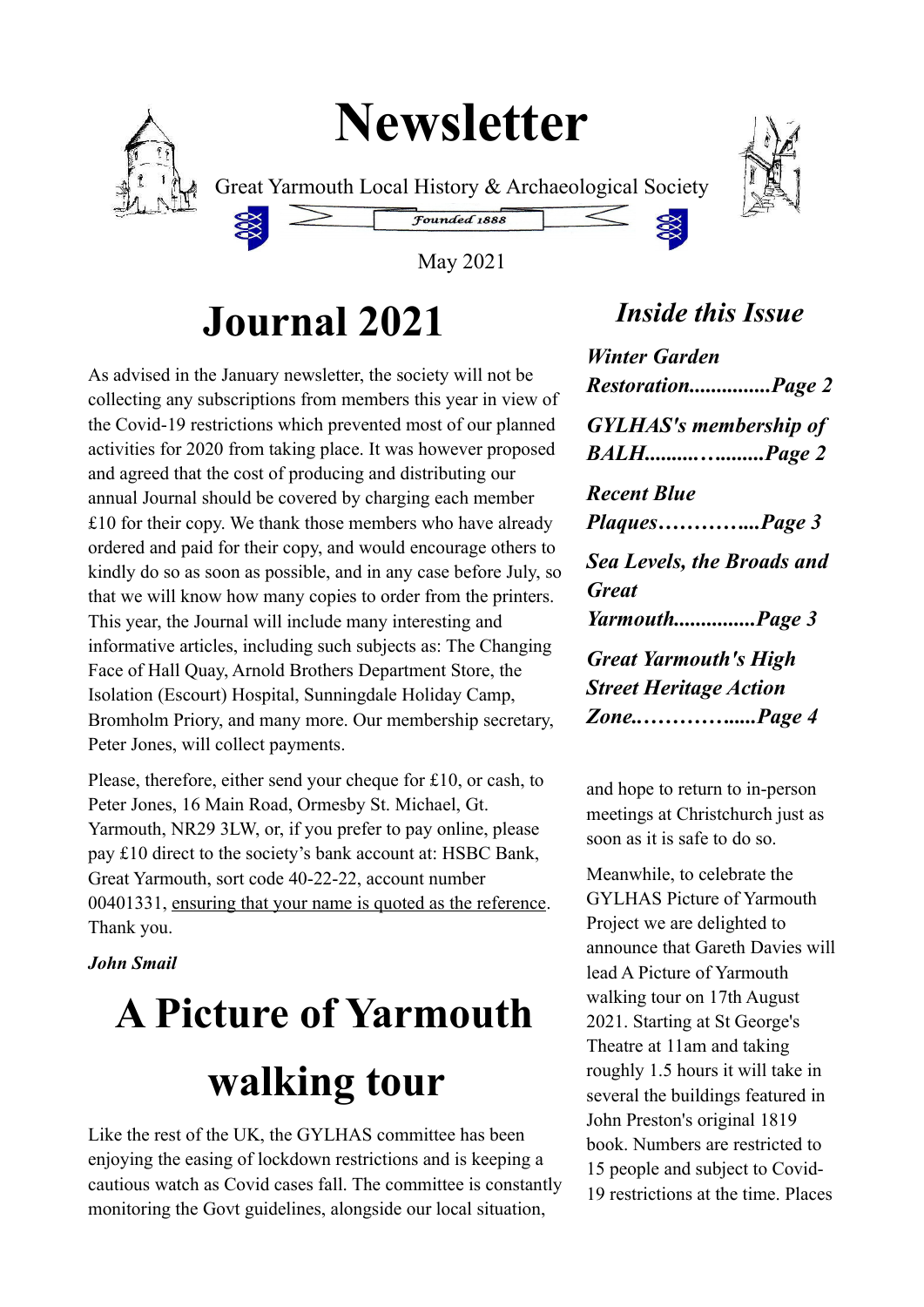need to be booked in advance at https://poywalk.bpt.me or by ringing 01502 370515. The walk is free to members.

We are also hoping to hold the ever-popular church crawl and the cemetery crawl later in the autumn. Details will follow in the next newsletter. *Patricia Day*

### **Winter Gardens**

### **restoration**

The Council has recently made an application for funding to bring the Winter Gardens back into use. The Winter Gardens



are a Grade II\* building said to be the UK's last surviving Victorian seaside cast iron and glass winter gardens.

The Council states that its aim is to save and restore the Winter Gardens as a year-

round visitor attraction which makes use of the building within its seafront location which links in with the recent restoration of the Venetian Waterways and the new Marina Centre.

#### *Bid to National Lottery Heritage Fund - Heritage Horizons Awards scheme*

In February 2020, the Winter Gardens was one of the 12 projects shortlisted to apply for a share of £50m with £9.9m being sought. After project development work with conservation specialists was carried out, the Council put forward the restoration project to the next stage. It is hoped that there will be an announcement regarding the outcome in midsummer. If the bid is successful, then further funding will become available.

#### *Activities and functions survey*

In support of the application, a four-week public consultation in the form of a survey was carried out about what residents and visitors wanted to be done to the building. A total of 2,365 residents and visitors were questioned, of which 13% of the respondents were young people, which is an above-average response from young people. Responses, from all age groups, were generally supportive of the plans indicating a high level of support from the community for the Winter Gardens restoration.

### **GYLHAS's membership of BALH**

A couple of years ago the society took out membership of the British Association for Local History finding that it provided insurance for affiliate societies. Their printed newsletters and quarterly journal, Local Historian, have been available at our face-to-face meetings and can be borrowed by members. They can also be found online at https://www.balh.org.uk/.

In the past year BALH have appointed digital engagement officers and their online resources have increased as a result. For those of our members interested in research, their podcast series, of which there are seven at the moment, are well worth listening to.

They can be found at

https://www.balh.org.uk/podcast.

Others resources include Tenminute talks on local history topics -

https://www.balh.org.uk/tenminute-talks

and presentation material from BALH conferences https://www.balh.org.uk/resource s-balh-conference-presentationmaterial.

#### *Gareth Davies*

#### *Michael Wadsworth*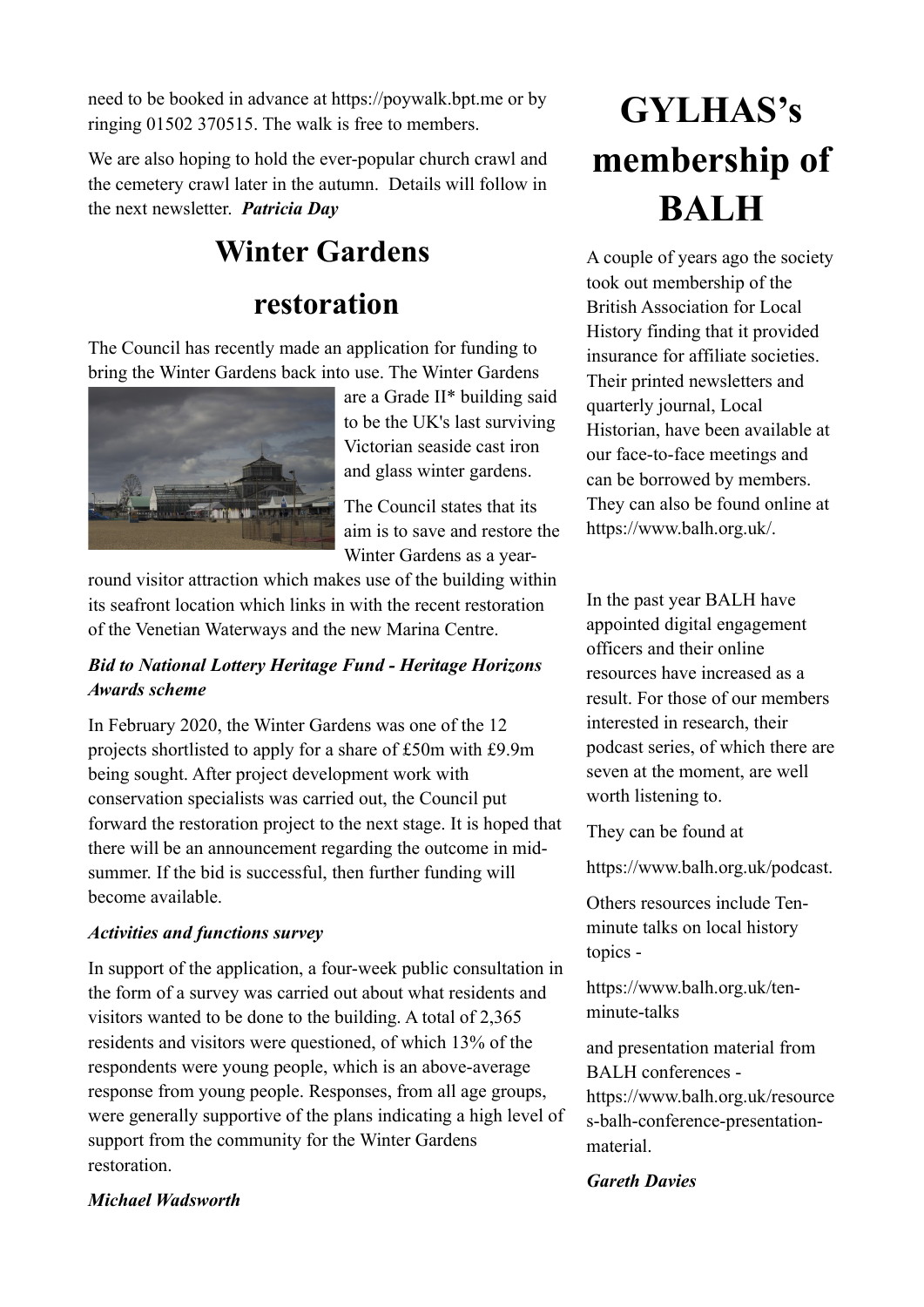## **Recent Blue Plaques**

Recently, two blue plaques have been erected without any ceremony. Full details will be in the 2021 Journal. One



hundred and two plaques have now been erected in the Borough.

The plaque marking the

Isolation Hospital is apt while we are living with a Covid 19 pandemic. We now appreciate how our ancestors lived with infectious perils all around them.

When Covid restrictions are lessened the Chairman hopes to organise a cemetery crawl and a church crawl.

#### *Paul Davies*

## **Sea Levels, the Broads and Great Yarmouth**

During lockdown, I have been looking through various books I have about the house and some of the articles published in Norfolk Archaeology are of great interest to those of us who live in Yarmouth.

I quote from a piece entitled '*The Broads and the medieval peat industry': Summary of the Royal Geographical Society memoir by R.R. Clarke' Vol XXXII Part III*, the 1960 edition of Norfolk Archaeology

After some paragraphs about the depth of the Broads the final paragraph reads;

The final problem to be solved – how was it possible to dig peat to a depth of ten or more feet without the workings being flooded if the water level was the same as today – required the help of an archaeologist, C. Green and a civil engineer, J. N, Hutchinson. By good fortune this investigation coincided with the construction in 1954-55 of South Denes power station at Great Yarmouth, and the discovery of



pottery and other archaeological material in quantity below sea level showed conclusively that in the thirteenth century the Yarmouth Spit stood at least 13 feet higher above the sea than it does now. This conclusion was confirmed by observations at a number of other sites in and around Great Yarmouth, which by demonstrating that in Late Saxon and Norman times the land stood higher removed the difficulty felt by many regarding the digging of peat-pits. The Yarmouth sections also showed that the submergence had set in by the late thirteenth century and that it was the progressive lowering of the land surface which caused the flooding of peat-pits and their gradual conversion into the Norfolk Broads.

R.R. Clarke was R. Rainbird Clarke F.S.A, (Curator of the Castle Museum?)